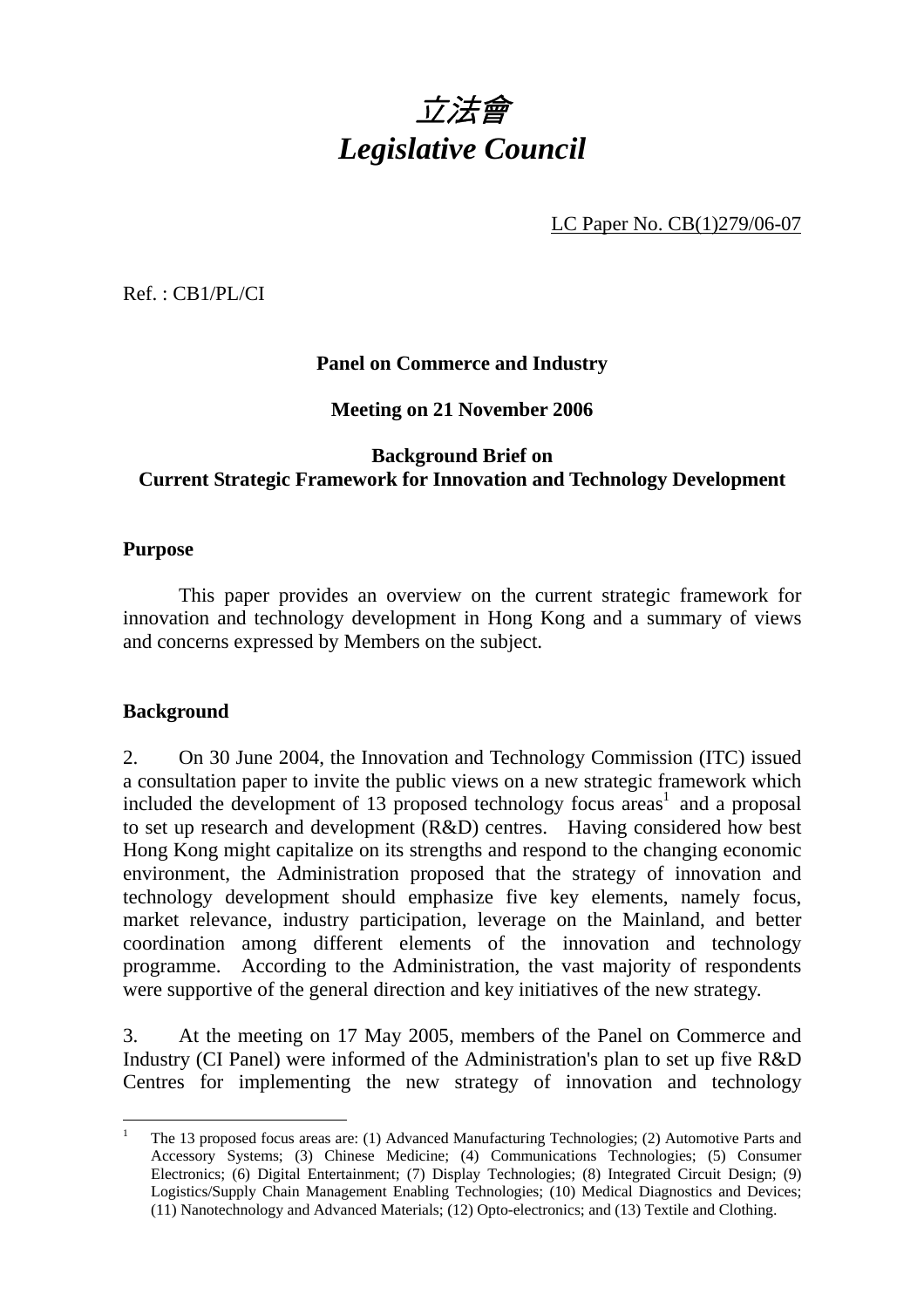development, including the R&D centre on Information and Communications Technologies (ICT) to be hosted by the Hong Kong Applied Science and Technology Research Institute Company Limited (ASTRI). In general, the Panel was supportive of the new strategic framework for innovation and technology development and the setting up of R&D centres. However, members stressed the need for the Administration to put in place a control mechanism to monitor the operation of the R&D centres to ensure that public funds were used in a prudent and cost-effective manner. Members also urged the Administration to ensure that the operating or administrative cost of the R&D centres should not be too high in order that adequate resources are available for funding R&D projects.

4. The relevant funding submission was considered by the Finance Committee (FC) on 24 June 2005 and approved by the majority of FC members voting.

# **Current strategic framework for innovation and technology development**

5. The key features of the current strategic framework for innovation and technology development are:

- (a) identification of technology focus areas in which Hong Kong has competitive edges and where there is the potential for meeting market needs; and
- (b) provision of funding support for the establishment of R&D centres in the identified focus areas and R&D projects under specific focus themes to upgrade applied R&D efforts, facilitate technology transfer to the relevant industries and promote commercialization of the R&D deliverables in the relevant areas.

Three-tier funding model

6. Under the new strategic framework, the Administration adopts a three-tier funding model under the Innovation and Technology Fund  $(ITF)^2$  to support applied R&D in Hong Kong. The three-tier funding model is :

(a) tier one which involves the establishment of R&D centres for conducting R&D in specific focus areas for application in the relevant industries to enhance their competitiveness and longer-term technology development for transformation into high technology and high value-added industries;

 $\overline{a}$ 2 The ITF was set up as a statutory fund under the Public Finance Ordinance (Cap.2) by resolution of the Legislative Council on 30 June 1999. On 9 July 1999, the Finance Committee approved the proposed injection of HK\$5 billion into ITF which came into operation on 1 November 1999. The ITF is currently administered by ITC and comprises four programmes, namely the Innovation and Technology Support Programme, University-Industry Collaboration Programme, General Support Programme and Small Entrepreneur Research Assistance Programme.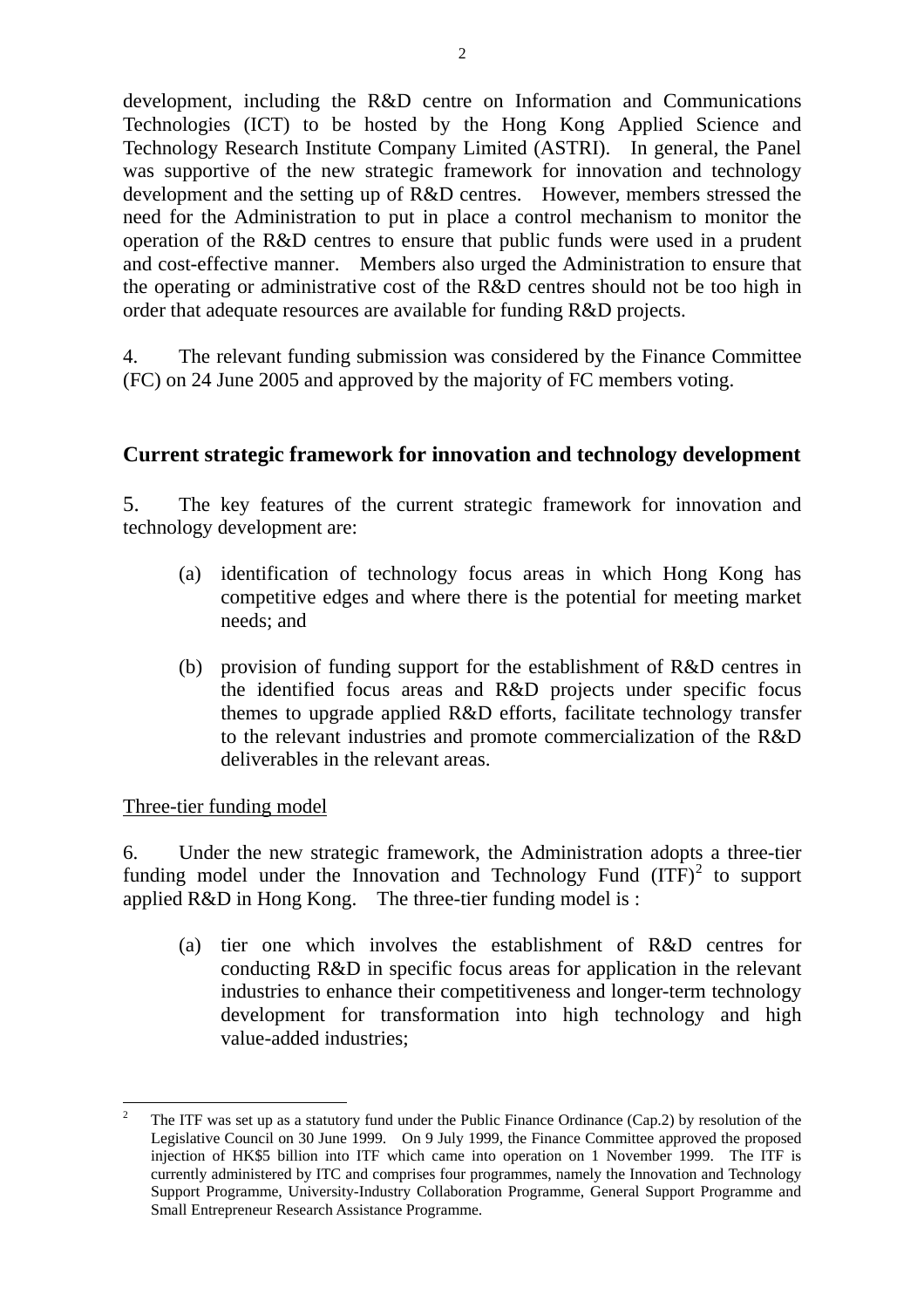- (b) tier two which involves the funding of R&D projects under different focus themes with a more specific and defined scope to help specific industries meet their identified technology needs; and
- (c) tier three which involves funding of more forward-looking and innovative R&D projects.

#### R&D centres

7. In order to strengthen collaborative applied research activities between the industries and research organizations, ITC has set up five R&D centres, which commenced operation in April 2006, for undertaking industry-oriented research in the following specific technology focus areas:

- (a) Automotive Parts and Accessory Systems;
- (b) Logistics and Supply Chain Management Enabling Technologies;
- (c) Nanotechnology and Advanced Materials;
- (d) Textile and Clothing; and
- (e) Information and Communications Technologies.

8. With the support of ITF funding, these centres provide a one-stop shop for technology transfer and commercialization through the following roles:

- (a) undertaking industry research;
- (b) provision of technology and market intelligence;
- (c) provision of a platform for the exchange of Intellectual Property/innovation technology;
- (d) technology development, transfer and knowledge dissemination; and
- (e) intellectual property commercialization.

9. Under the market-driven and demand-led approach, R&D centres, hosted by local universities and R&D institutions, are responsible for coordinating R&D efforts and maintaining close relationship with the industry to ensure that the R&D deliverables would be relevant to the industry's needs and long-term development. In addition, each R&D centre has set up its own Steering Committee and Technology Committee to provide guidance on the research direction and technical aspects of the research projects. Each R&D centre has also established detailed guidelines on its corporate governance, including: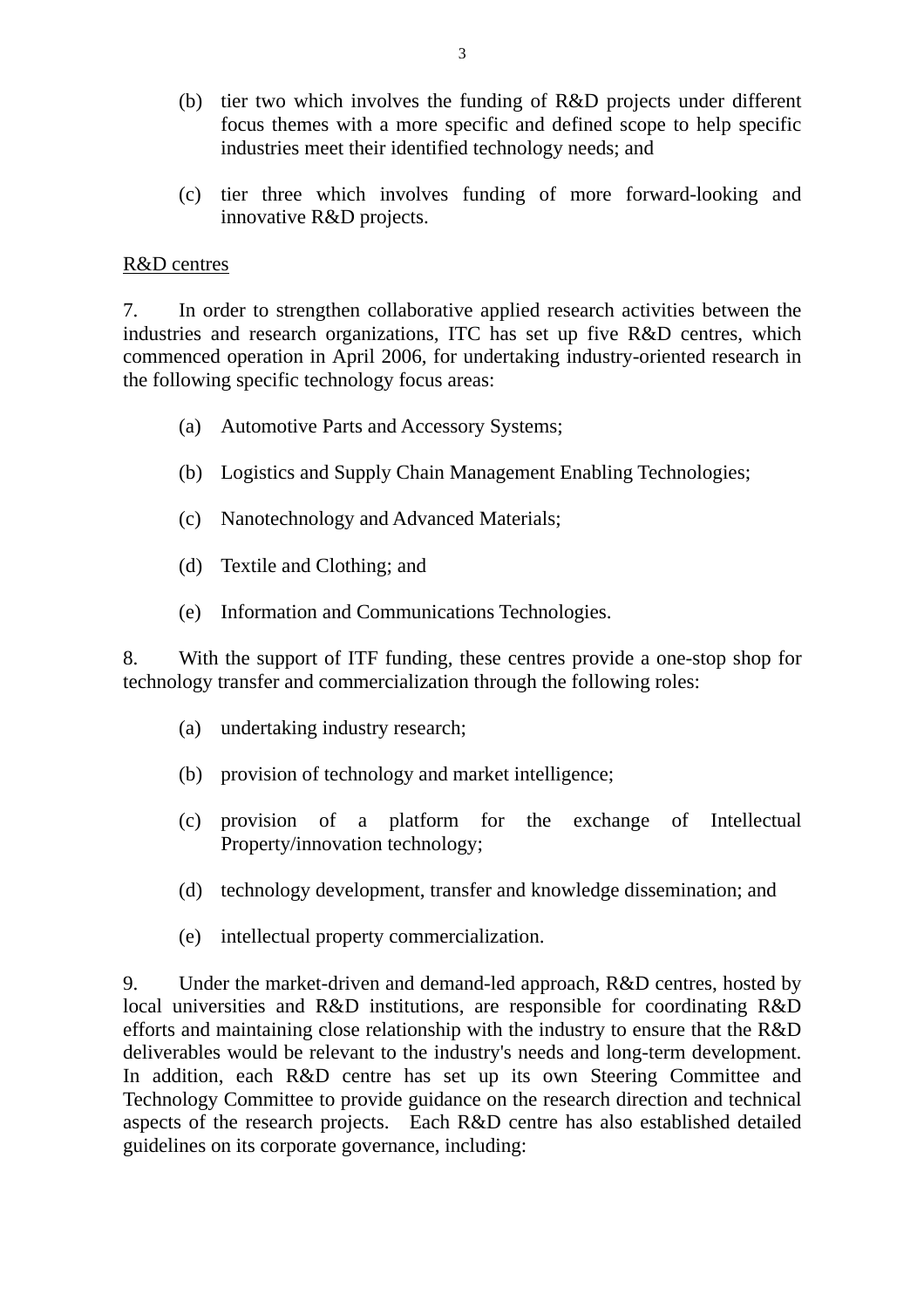- (a) the management and control of the operation of the centre;
- (b) mechanism for periodic update and review of the R&D programme;
- (c) project vetting, management and administration, and review mechanism;
- (d) reporting requirement, submission of annual report of the centre and progress report of the projects to the Steering Committee and Technology Committee; and
- (e) control and auditing arrangements.

#### R&D centre on ICT hosted by ASTRI

10. Unlike the other four R&D centres which have been established as independent legal entities, the R&D centre on ICT is established within the existing operational infrastructure of ASTRI, which is a limited company wholly owned by the Government. The R&D centre on ICT covers four research priority areas of communications technologies, consumer electronics, integrated circuit design and opto-electronics. Other than the institutional structure, the operation of R&D centre on ICT is similar to that of other R&D centres.

11. The Administration and ASTRI have examined carefully the financial implications of subsuming the R&D centre on ICT in the existing organizational framework of ASTRI. It has been estimated that ASTRI's operating expenses will need to be increased from \$93.3 million in 2005-2006 to \$119.9 million in 2006-2007 and for the following four years to meet the increase in the number of R&D staff from about 290 in 2005-2006 to about 350 in 2006-2007, and the increase in staffing support for finance, business strategy, market research, human resources, project and programme coordination, etc. As the Government has already supported ASTRI's operating cost through recurrent subvention, the Administration informed FC that it would review how to reconcile the extra R&D-related operating expenses with the recurrent subvention to ensure optimal and cost effective use of public resources.

#### **Members' views and concerns**

12. The CI Panel was briefed on the progress in establishing the R&D centre on ICT by ASTRI at its meeting on 21 February 2006. In general, members were supportive of the establishment of the R&D centre on ICT to foster development of ICT and enhance commercialization of the R&D products. Nevertheless, some members stressed the need for ASTRI to ensure that its resources would not be used by private enterprises to pursue their own R&D projects, and that there should be a proper mechanism for deciding intellectual property rights and the sharing of benefits generated from the projects. Members also expressed concerns on the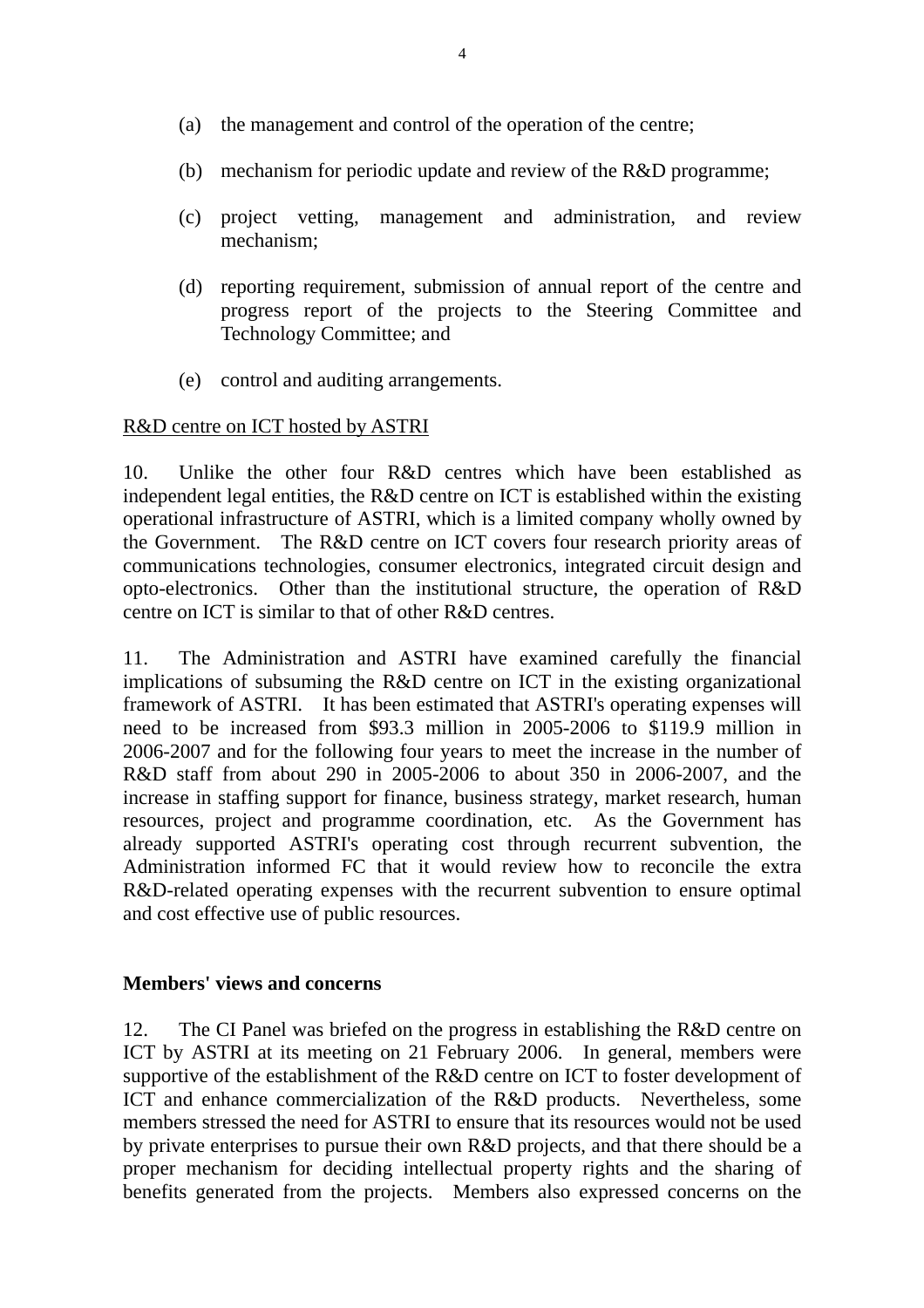mix of R&D staff of the R&D centre on ICT, and suggested that a suitable proportion of R&D personnel should be recruited from places outside Hong Kong to instil an international vision into the researches. On the planning of the R&D projects, members commented that the R&D centre on ICT should focus on areas in which there were relatively few R&D results previously developed by other R&D institutions to avoid duplication of effort and resources. Moreover, before embarking on any projects, market research should be undertaken to ensure that there was a genuine market demand for the project deliverables.

# **Latest position**

13. At the first meeting for the 2006-2007 session of the CI Panel held on 12 October 2006, members considered it timely for the Panel to follow up the operation of the R&D centres under the new strategic framework. They also referred to a series of letters sent by anonymous persons stating certain views on the management of ASTRI. Noting that the Secretariat has, on the direction of the former Panel Chairman, forwarded the letters to the Administration for follow-up and circulated ASTRI's written responses thereto, the Panel decided to include "Issues related to the operation and management of ASTRI" under the agenda item "Strategic framework for innovation and technology development" to be discussed at the regular meeting on 21 November 2006.

- 14. To facilitate discussion, the Panel has requested:
	- (a) the Administration/R&D centres to update members on the operation and performance of the five R&D centres and the implementation of the new framework; and
	- (b) ASTRI to brief members on its operation and management, strategic plans and how far it has been able to achieve its targets and goals, as well as how its R&D deliverables have enhanced Hong Kong's competitiveness in technology-based industries.

# **References**

15. A list of relevant papers is in the **Appendix**.

Council Business Division 1 Legislative Council Secretariat 15 November 2006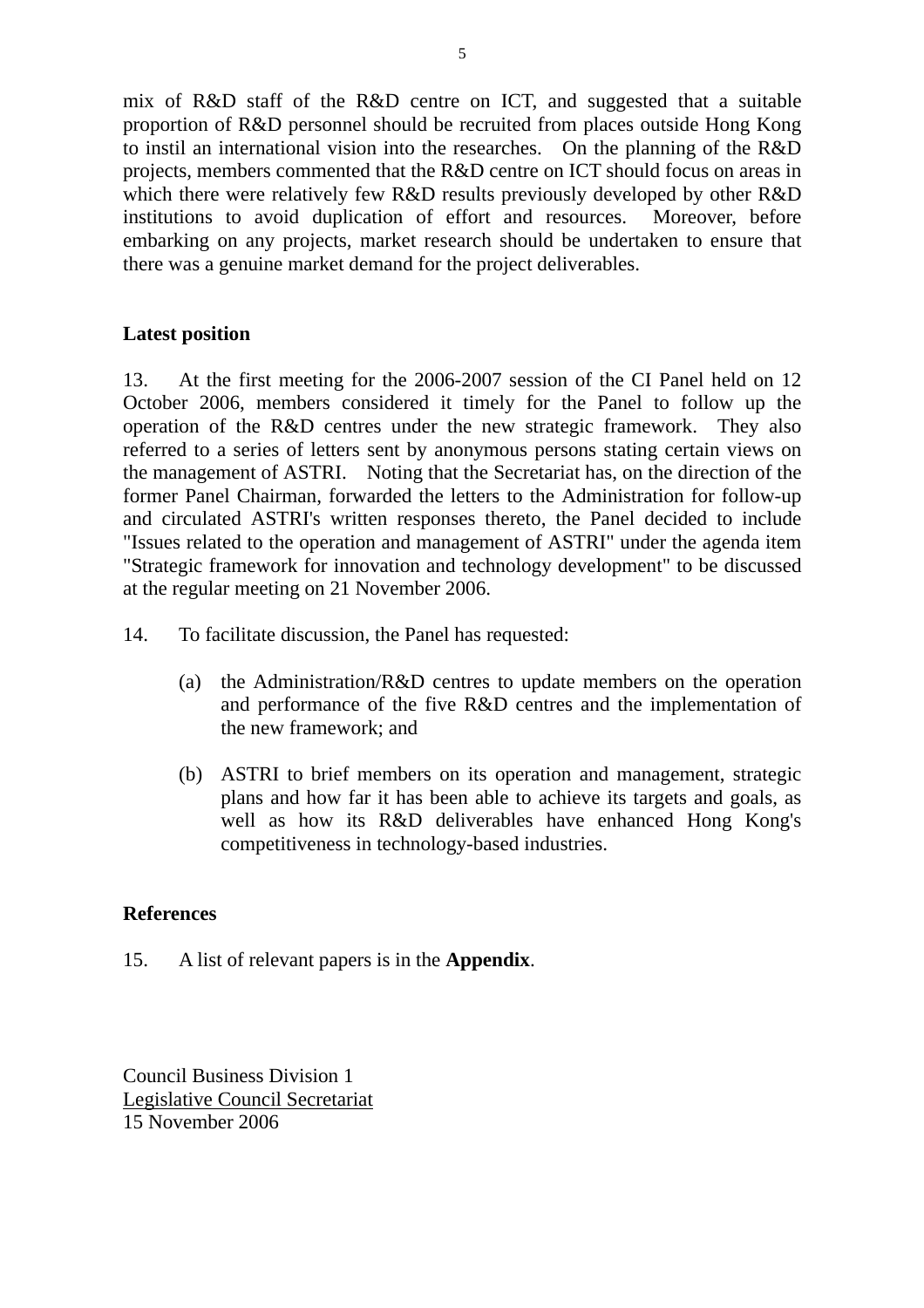# **Appendix**

# **List of relevant papers**

| <b>Committee</b>                                                               | <b>Paper</b>                                                                                                                                                                                                                                                                                                                                                                                                                                                                                                  | LC Paper No.          |
|--------------------------------------------------------------------------------|---------------------------------------------------------------------------------------------------------------------------------------------------------------------------------------------------------------------------------------------------------------------------------------------------------------------------------------------------------------------------------------------------------------------------------------------------------------------------------------------------------------|-----------------------|
| Meeting of Panel on<br>Commerce<br>and<br>18<br>Industry<br>on<br>January 2005 | Administration's paper : "New Strategic  <br>✧<br>for<br>Framework<br>Innovation<br>and<br>Technology development and Review of<br>the Applied Research Fund"                                                                                                                                                                                                                                                                                                                                                 | $CB(1)690/04-05(04)$  |
|                                                                                | ✧<br>Background brief on funding support for<br>innovation and technology development                                                                                                                                                                                                                                                                                                                                                                                                                         | $CB(1)688/04-05$      |
|                                                                                | Letter dated 18 January 2005 from Hon<br>✧<br>SIN Chung-kai on "Review of the<br>Innovation and Technology Fund and<br>Applied research Fund"                                                                                                                                                                                                                                                                                                                                                                 | CB(1)747/04-05        |
|                                                                                | ✧<br>Letter dated 4 February 2005 from the<br>Administration responding to Hon SIN<br>Chung-lai's letter                                                                                                                                                                                                                                                                                                                                                                                                      | $CB(1)882/04-05(01)$  |
|                                                                                | Minutes of meeting<br>✧                                                                                                                                                                                                                                                                                                                                                                                                                                                                                       | CB(1)863/04-05        |
| Meeting of Panel on<br>Commerce<br>and<br>Industry on 17 May<br>2005           | ✧<br>Administration's paper : "Implementation<br>Strategic Framework<br>of<br><b>New</b><br>for<br>Innovation<br>and<br>Technology<br>Development"                                                                                                                                                                                                                                                                                                                                                            | $CB(1)1496/04-05(03)$ |
|                                                                                | ✧<br>Background<br>brief on new<br>strategic<br>for<br>framework<br>innovation<br>and<br>technology development                                                                                                                                                                                                                                                                                                                                                                                               | CB(1)1497/04-05       |
|                                                                                | Minutes of meeting<br>✧                                                                                                                                                                                                                                                                                                                                                                                                                                                                                       | CB(1)1794/04-05       |
| Meeting of Finance<br>Committee<br>on $24$<br><b>June 2005</b>                 | Administration's paper :<br>✧<br>INNOVATION AND TECHNOLOGY<br><b>FUND</b><br><b>HEAD</b><br><b>INNOVATION</b><br><b>AND</b><br>111 -<br><b>TECHNOLOGY</b><br>Subhead<br>"Establishment<br><b>New</b><br>οf<br>Research and Development Centre for<br>Advanced<br>Nanotechnology<br>and<br>Materials"<br>"Establishment<br><b>New</b><br>Subhead<br>of<br>Research and Development Centre for<br>Textile and Clothing"<br>Subhead<br>"Establishment<br><b>New</b><br>of<br>Research and Development Centre for | FCR(2005-06)21        |